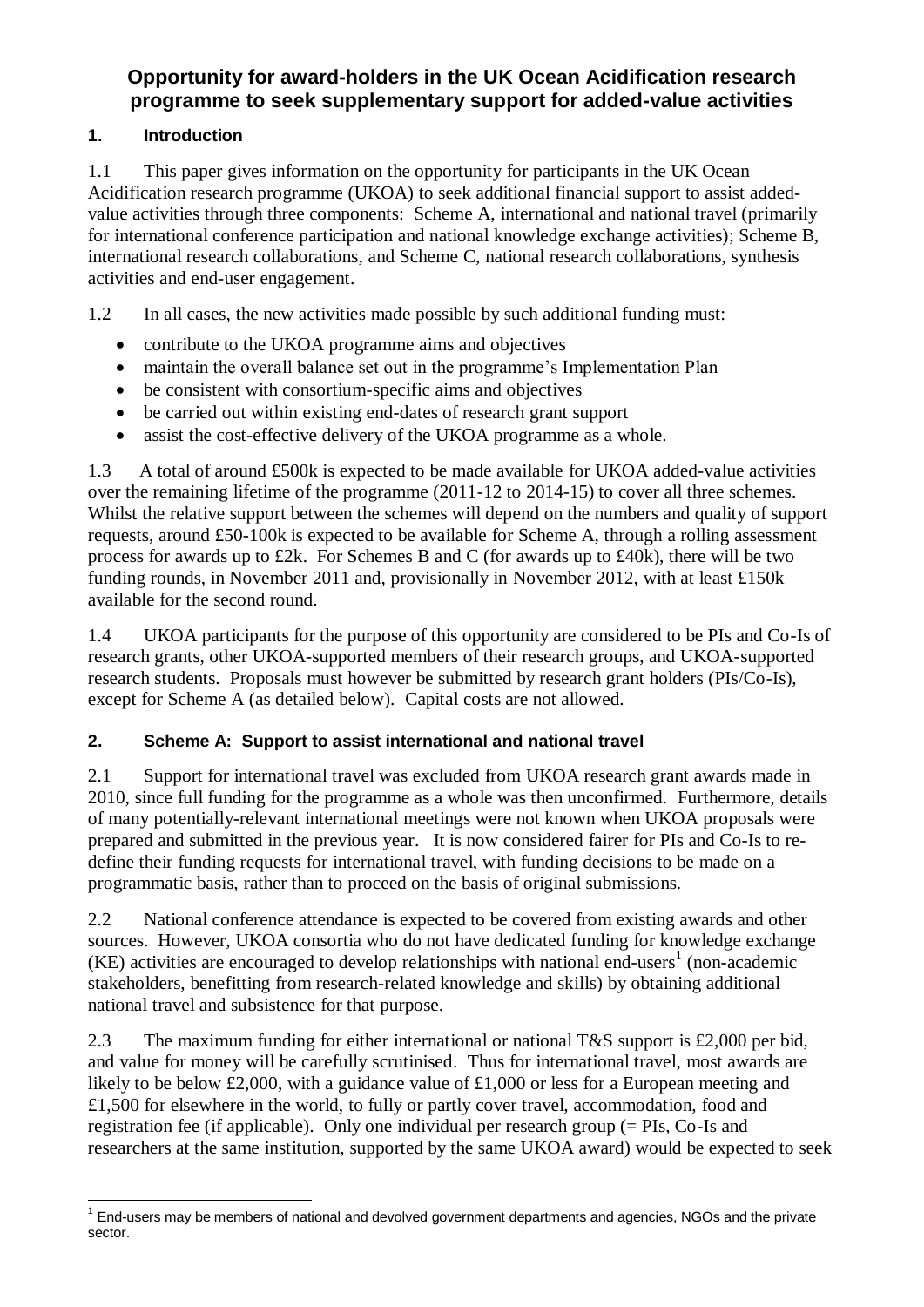support for a specific meeting, and bids need to be endorsed by the lead PI of the relevant consortium.

2.4 Bids for additional T&S support for UKOA research students should include endorsement from their lead supervisor, explaining why costs cannot be covered by the Research Training Support Grant (RSTG) component of their award.

2.5 For national, KE-related travel, a single award is expected to cover several meetings with end-users, that may be limited to a single organisation or stakeholder group, or may cover a wider range of public and private sector research-users. Proposed activities should complement existing programmatic KE work, building on the wider linkages provided by the international Ocean Acidification Reference User  $Group^2$ . To avoid duplication of effort, early discussion with the UKOA KE Coordinator, Dr Carol Turley [\(ct@pml.ac.uk\)](mailto:ct@pml.ac.uk) is strongly advised.

2.6 A modest claim for consumables/recurrent may be included as 'other reasonable necessary expenses' within the KE-related £2k support. However, if these are the main costs incurred, or the total cost of the planned activities is greater than £2k, support should be sought under Scheme C. Only one individual per research group  $(=$  PIs, Co-Is and researchers at the same institution, supported by the same UKOA award) would be expected to seek national T&S support to develop end-user engagement.

2.7 There is no closing date for requests for international and national T&S support, that should be made to the UKOA Science Coordinator, Dr Phil Williamson [\(p.williamson@uea.ac.uk\)](mailto:p.williamson@uea.ac.uk). The following information should be included, noting that much of the information is the same for both international and national, KE-related support, but that there are also important differences:

| <b>International T&amp;S</b>                                                                                                                                                                               | <b>National T&amp;S (KE related)</b>                                                                                                                                                                                                  |  |  |  |
|------------------------------------------------------------------------------------------------------------------------------------------------------------------------------------------------------------|---------------------------------------------------------------------------------------------------------------------------------------------------------------------------------------------------------------------------------------|--|--|--|
| Name of individual proposing to travel                                                                                                                                                                     |                                                                                                                                                                                                                                       |  |  |  |
| Name and venue of meeting, conference or workshop                                                                                                                                                          | Name(s) of end-user organisation(s) and main contact(s)                                                                                                                                                                               |  |  |  |
| Specific travel dates                                                                                                                                                                                      | Start and end dates of engagement activity                                                                                                                                                                                            |  |  |  |
| Title and authorship of proposed contribution (eg accepted,<br>submitted or planned oral or poster presentation) or other<br>participatory role                                                            | Summary of planned activities                                                                                                                                                                                                         |  |  |  |
| Breakdown of main estimated costs, based on economy/low-cost fares and other reasonable necessary expenses                                                                                                 |                                                                                                                                                                                                                                       |  |  |  |
| Expected contribution towards costs from named other sources                                                                                                                                               |                                                                                                                                                                                                                                       |  |  |  |
| Additional project and programmatic benefits that may be<br>obtained, e.g. liaison with specific research groups,<br>involvement in subsequent publication; planning or<br>implementing collaborative work | Additional project and programmatic benefits that may be<br>obtained, e.g. better links and understanding between<br>programme and specific user needs; involvement in<br>briefing paper; planning or implementing collaborative work |  |  |  |
| Supporting statement from the lead PI of the relevant consortium                                                                                                                                           |                                                                                                                                                                                                                                       |  |  |  |
| For research students: Supporting statement from lead supervisor                                                                                                                                           |                                                                                                                                                                                                                                       |  |  |  |
| Any additional relevant background, e.g. whether bid<br>included in original proposal.                                                                                                                     | Short supporting statement(s) from relevant end-user(s),                                                                                                                                                                              |  |  |  |

2.8 The decision on whether or not support will be awarded will normally be made within 4-6 weeks following receipt of application, based on the advice of the Chair of the UKOA Programme Advisory Group and at least one other member of the UKOA Programme Executive Board.

2.9 Reimbursement of approved costs will be made to individual researchers by the finance office of Plymouth Marine Laboratory after the international or national travel has been made. This will require completion and submission of a PML-UKOA T&S claim form (to be provided when T&S support bids are approved), enclosing original receipts and tickets as evidence of actual costs. If institutional invoices, rather than personal claims, are involved, the need for such arrangements should be identified at the time the original request is made.

<sup>1</sup> <sup>2</sup> [www.epoca-project.eu/index.php/what-do-we-do/outreach/rug.html](http://www.epoca-project.eu/index.php/what-do-we-do/outreach/rug.html)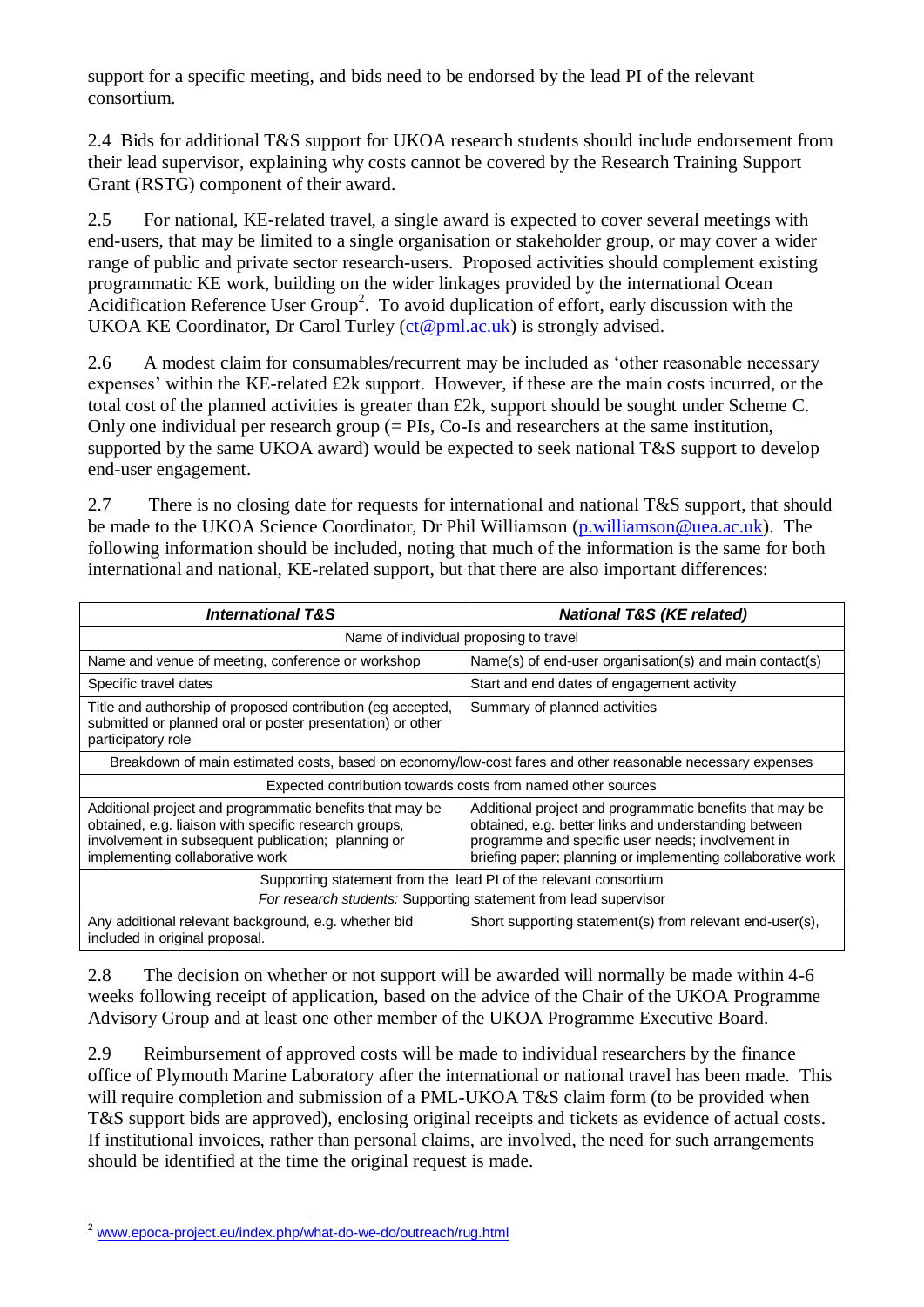# **3. Scheme B: Support to assist international research collaborations**

3.1 Supplementary support for existing UKOA research grant awards is available during the lifetime of the programme for added-value activities involving international partners with full economic cost of up to £50k, i.e. actual support to the university or other research organisation of £40k (based on NERC support of 80% of FEC).

3.2 There is flexibility in what activities may be covered within the generic requirements identified above (1.2). Nevertheless, cost-effectiveness and a well-balanced portfolio are important considerations, favouring funding requests for less than the maximum amount. Thus supplementation is not intended to support substantive new projects, for which other funding mechanisms are more appropriate; e.g. NERC's standard grant schemes, KE project awards, and International Opportunities Fund<sup>3</sup>.

3.3 Three specific opportunities for international research collaborations (via fieldwork or other involvement) are identified as potentially timely for the UKOA programme:

- i) Joint studies with the German BIOACID programme [\(www.bioacid.de\)](http://www.bioacid.de/), including working exchanges by researchers and research students. Planning for Phase 2 of BIOACID (2012- 2015) is currently underway; details are expected to be available in September/October 2011. If the UKOA-supported work is directly dependent on a BIOACID 2 project proposal, the UKOA award may need to have 'approval in principle' status until the funding outcome of the BIOACID 2 proposal is known, in May-June 2012.
- ii) Joint work with US research groups; for example, building on links developed by UKOA researchers through the 2011 US-UK Collaboration Development Award scheme<sup>4</sup>, and collaborations with existing and proposed US ocean acidification projects supported by NSF and/or NOAA<sup>5</sup>.
- iii) Joint work with the MedSeA programme (Mediterranean Sea Acidification in a changing climate, 2011-2014[; http://medsea-project.eu\)](http://medsea-project.eu/), an EU-funded initiative that includes experiments using pelagic mesocosms<sup> $6$ </sup> in 2012 and 2013, a land-based mesocosm study (CRETACOSMOS) and socio-economic components.

Collaborations with other non-UK research groups are also in scope, e.g. building on partnerships developed through the EU-funded European Ocean Acidification programme (EPOCA; [www.epoca-project.eu\)](http://www.epoca-project.eu/), particularly if high added value can be demonstrated.

3.4 Bids for such support should be made to the UKOA Programme Administrator, Jessica Batchelor [\(jetc@nerc.ac.uk\)](mailto:jetc@nerc.ac.uk) based on a Case for Support of no more than 2 pages together with a summary of requested finances based on standard NERC headings (Annex 1). Supporting statements should be included from i) the lead PI of the relevant UKOA consortium; and ii) partner research groups/organisations. However, there is no need for information on Previous Track Record nor CVs of PIs and researchers (on the basis that these will have already been provided with original UKOA proposals).

3.5 The first UKOA funding round for supplementation to support international research collaborations has a closing date of **14 November 2011**, with funding decisions expected in January 2012. The second funding round is expected to have a closing date in mid-November 2012. For

 3 Information on NERC International Opportunities Fund a[t www.nerc.ac.uk/research/international/iof/events/ao2.asp](http://www.nerc.ac.uk/research/international/iof/events/ao2.asp)

<sup>&</sup>lt;sup>4</sup> Details a[t www.oceanacidification.org.uk/latest\\_news.aspx](http://www.oceanacidification.org.uk/latest_news.aspx) (04 April 2011 entry), as supported by the FCO-BIS Science & Innovation Network

For projects involving collaboration with US researchers, contact with the NSF OA Coordinator (Dave Garrison [dgarriso@nsf@nsf.gov\)](mailto:dgarriso@nsf@nsf.gov) and/or the NOAA OA coordinator (Libby Jewett, [libby.jewett@noaa.gov\)](mailto:libby.jewett@noaa.gov) is strongly encouraged. Also see OCB information at [http://whoi.edu/page.do?pid=49579.](http://whoi.edu/page.do?pid=49579)

<sup>&</sup>lt;sup>6</sup> For mesocosm work in 2012, the EU-funded MESOAQUA project [\(http://mesoaqua.eu\)](http://mesoaqua.eu/) may provide an alternative source of support. Application deadline: 30 September 2011.